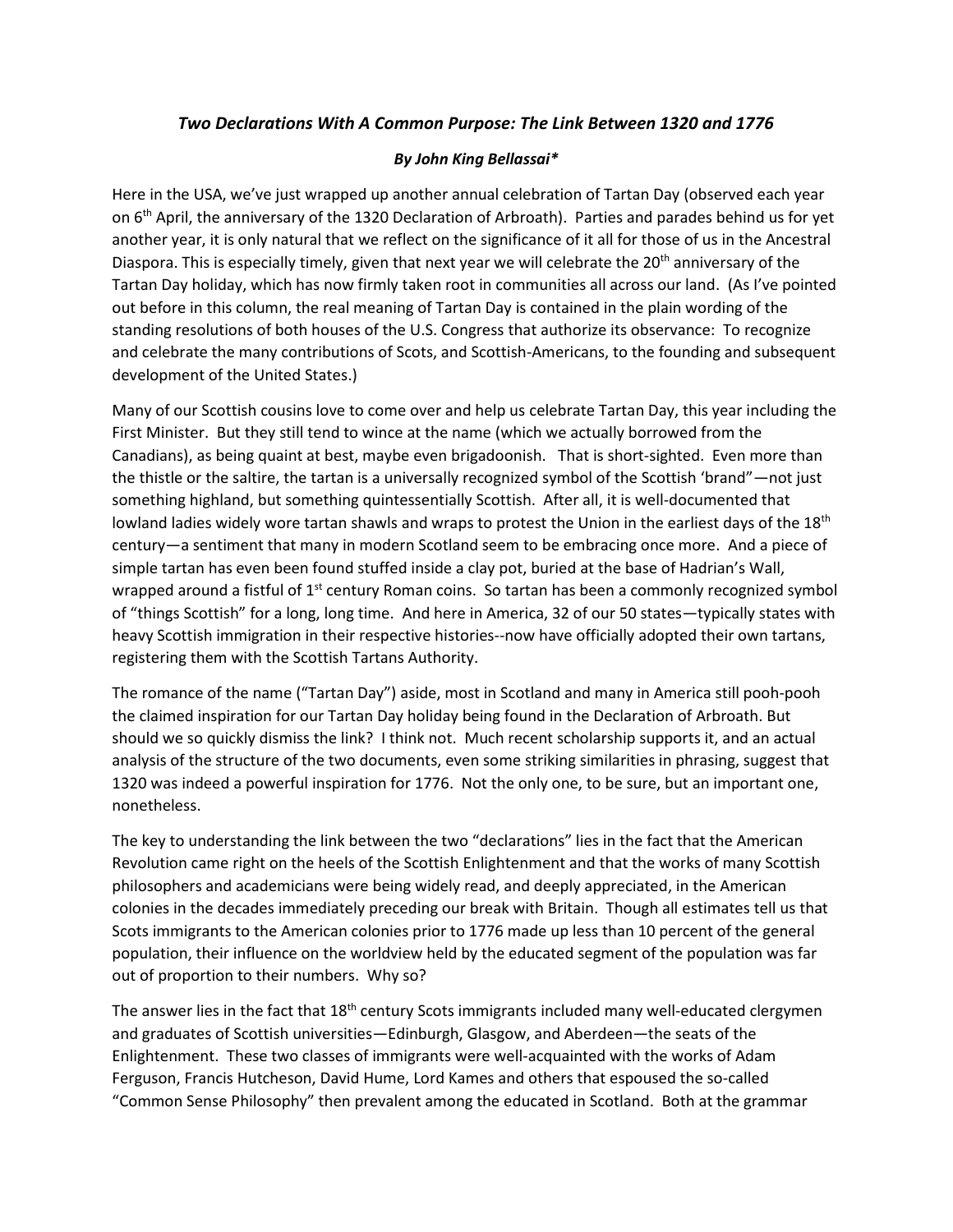school level and in the majority of the six universities in the American colonies (four of which were founded by Scots), Scottish immigrants predominated in the teaching ranks; as a result, these Scottish Enlightenment works were widely read and debated among both faculty and students in America.

We know that far from being an obscure document, the Declaration of Arbroath was well known in Scotland in the years immediately preceding the adoption of the Treaty of Union in 1707, because it featured in the so-called "pamphlet wars" that swirled around that event. Moreover, we know the Declaration of Arbroath itself went through at least four mass printings in Scotland in the decades between 1707 and 1776—showing that it was widely read and its sentiments appreciated. But did this knowledge really cross the Atlantic?

In many ways, the key to understanding how the Scottish Declaration of Arbroath came to influence the American Declaration of Independence is to understand the relationship between William Small and Thomas Jefferson. Small was born in Scotland in 1734 and emigrated to America in 1758, settling in Virginia, where he became a professor of rhetoric at the College of William & Mary in Williamsburgh. But prior to emigrating, Small had attended Mariscal College in Aberdeen, graduating in 1755. And while a student there, he studied under William Duncan, Professor of Natural Philosophy, whose 1748 work, *Elements of Logick*--the dominant logical treatise of its time--was widely read, both in Scotland and in America. Jefferson studied under Small at William & Mary, graduating in 1761; through Small he became well acquainted with the work of Duncan. The two men, Jefferson and Small, remained life-long friends. In his autobiography, Jefferson described Small as his mentor.

In March of 1764, shortly after graduating university, Jefferson purchased a copy of William Robertson's *The History of Scotland,* which addressed in great detail the events of the Scottish wars of independence, culminating in the Declaration of Arbroath. We also know that Jefferson's mother's family, the Randolphs, who numbered among the Virginia gentry, claimed descent from Thomas FitzRandolph, Early of Moray, nephew of King Robert the Bruce and himself a signer of the Declaration of Arbroath. We know that Jefferson was aware of this claimed descent on his mother's side. Doubtless this connection with a signer of the Declaration of Arbroath affected Jefferson's appreciation of the events of 1320. A review of the catalog of his library at Monticello shows that Jefferson later owned works by almost all the great thinkers and writers of the Scottish Enlightenment, including Hutcheson, Hume, Ferguson, Kames, Adam Smith, and others—a life-long interest he kept.

The structural organization of the American Declaration of Independence is a logical syllogism and this suggests Jefferson was inspired by the logician and rhetorician Duncan, whose work was taught to Jefferson by Small. Jefferson's document conforms to the structure recommended by Duncan for conveying the maximum degree of conviction and certainty—a series of five propositions--(1) that all men are created equal; (2) that they are endowed by their Creator with certain unalienable rights; (3) that among these are life, liberty and the pursuit of happiness; (4) that to secure these rights, governments are instituted among men; and (5) that when any form of government becomes destructive of these ends, it is the right of the people to alter or abolish it. This is followed in the Declaration of Independence by a self-evident major premise: That when government becomes tyranny, men have a right to rebel against it. This structure conforms carefully with Duncan's rhetorical standards for proving any proposition, as contained in his 1748 treatise.

These facts aside, did the 1320 Declaration directly influence the 1776 Declaration? Apart from both declarations being of similar length and signed by approximately the same number of "worthies" (39